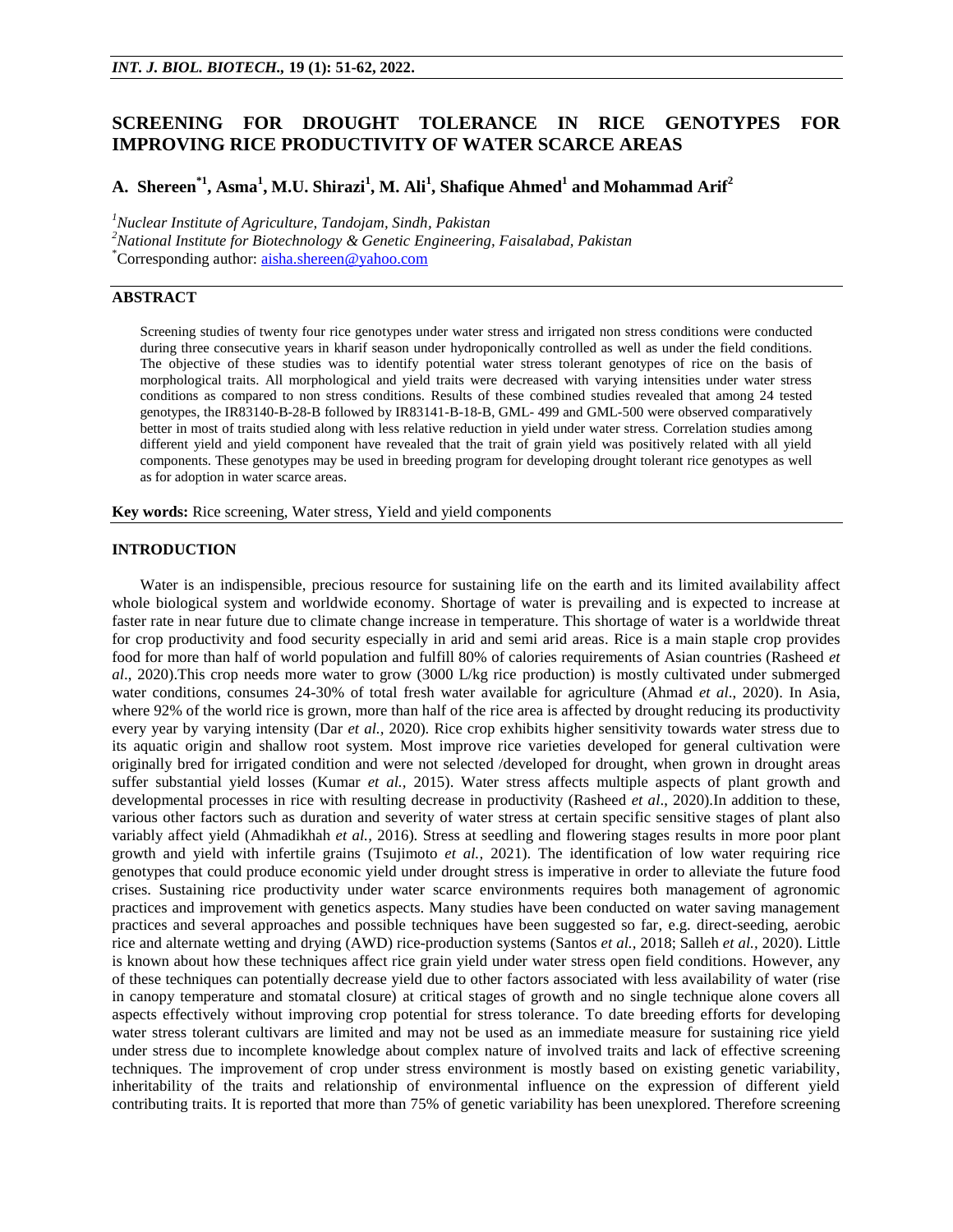of genetically diverse material might be good option for the improvement of rice yield under stress (Nuruzzaman *et al*., 2017). The major bottlenecks in the process are lack of suitable screening technique. Experiments conducted under controlled laboratory conditions play an important role in understanding plant responses to their environment. Laboratories screens under controlled conditions at seedling stage artificially create stress condition avoids interaction of genotype with environment and maximize the possibilities of exploring genetic component of observed variations. Whereas on the other side the responses of plants in field are not often exactly similar, as observed under laboratory conditions therefore does not correlate with field results (Poorter *et al*., 2016). Many factors such as experimental design, stress level, method of stress induction, growth stage and field vagaries may make the task complex. However there is a need to established effective protocol for quantifying tolerance potential for drought. Some of the approaches such as application of water stress under hydroponically controlled conditions in open green-house environment can create more similar conditions as plants faces in field, thus could make the task more successful. Considering these problems combination of technique (controlled & field stress conditions) were utilized simultaneously in the present study to screen out genetic potential of some rice genotypes under water stress environment.

#### **MATERIAL AND METHODS**

Two sets of long terms experiments were conducted simultaneously one in controlled hydroponic conditions and second under field conditions for the period of consecutive three years (2017-2019) during kharif season. Each experiment comprised of non-stressed (control) and stressed (water stress) conditions.

#### **Hydroponically controlled conditions**

Rice nursery comprised of twenty four genotypes (IRRI origin) obtained from National Institute of Biotechnology and Genetic Engineering (NIBGE), Faisalabad was grown in normal soil of Nuclear Institute of Agriculture (NIA) for four weeks thereafter was transplanted in controlled hydroponics system's cemented beds (size LxB: 9m x1.2m) filled with coarse river sand equipped with water recycling system at NIA. The twenty seedlings were transplanted in four rows at the distance of 20 cm between plants and rows. The plants were irrigated with  $\frac{1}{4}$  th strength Hoagland solution (Hoagland and Arnon 1950). Stress conditions were applied one week after establishing plants by draining and withholding water for 15 days. Soil samples were taken from treatment beds at the depth of 20 cm and moisture contents were measured gravimetrically twice a week from the start of treatment till next irrigation (Fig.1). The treatments were maintained upto maturity by irrigating thin film of water (up to saturation point at field capacity) at an interval of fifteen days. The control beds were receiving normal irrigation (Flood). Flowering time was recorded through visual observation throughout the flowering period and calculated on the basis of days after transplantation. The agronomical traits (i.e. plant height, number of total and productive tillers, straw weights and net grains weight per plant, harvest index and yield contributing traits) were taken at the time of maturity.

#### **Field conditions**

Experiments were conducted at two sites (plot size: 35 x35 m each) adjacent to each other in RCBD with three replicates and twenty four genotypes. Transplanting of rice nursery was done at the age of four weeks. There were total 150 plants /entry/replicate  $(6.0 \text{ m}^2)$  at a distance of 20 cm and 60 cm between the hill and entries, respectively. Normal cultural practices and recommended fertilizers dose of Nitrogen, Phosphorous and Potassium, (120, 60 & 60 kg/ha N, P and K, respectively) from urea, DAP and potassium nitrate were followed after one week of establishing plants. Afterward two water regimes were developed: Controlled plot was normally irrigated under continuous flooding. The treatment plots were flood irrigated (2cm) followed by dry period of 15 days, afterward re-irrigated following alternate wetting and drying method (AWD). The stress was imposed from vegetative stage till maturity. Observations for different growth and yield parameters were recorded at maturity. The genotypes for these parameters were analyzed on the basis of three years pooled data.

#### **Statistical analysis**

Analysis of variance was done for analyzing genotypes, treatments and their interactions followed by Tukey HSD test (at  $\alpha$  0.05). To assess the extent of interrelationships between the traits correlation studies (Pearson's) for different growth and yield parameters were done by statistix 8.1.Cluster analysis using complete linkage method Euclidean distance coefficients was used to study phenogram based on using 8 quantitative traits of these genotypes.

# **RESULTS AND DISCUSSION**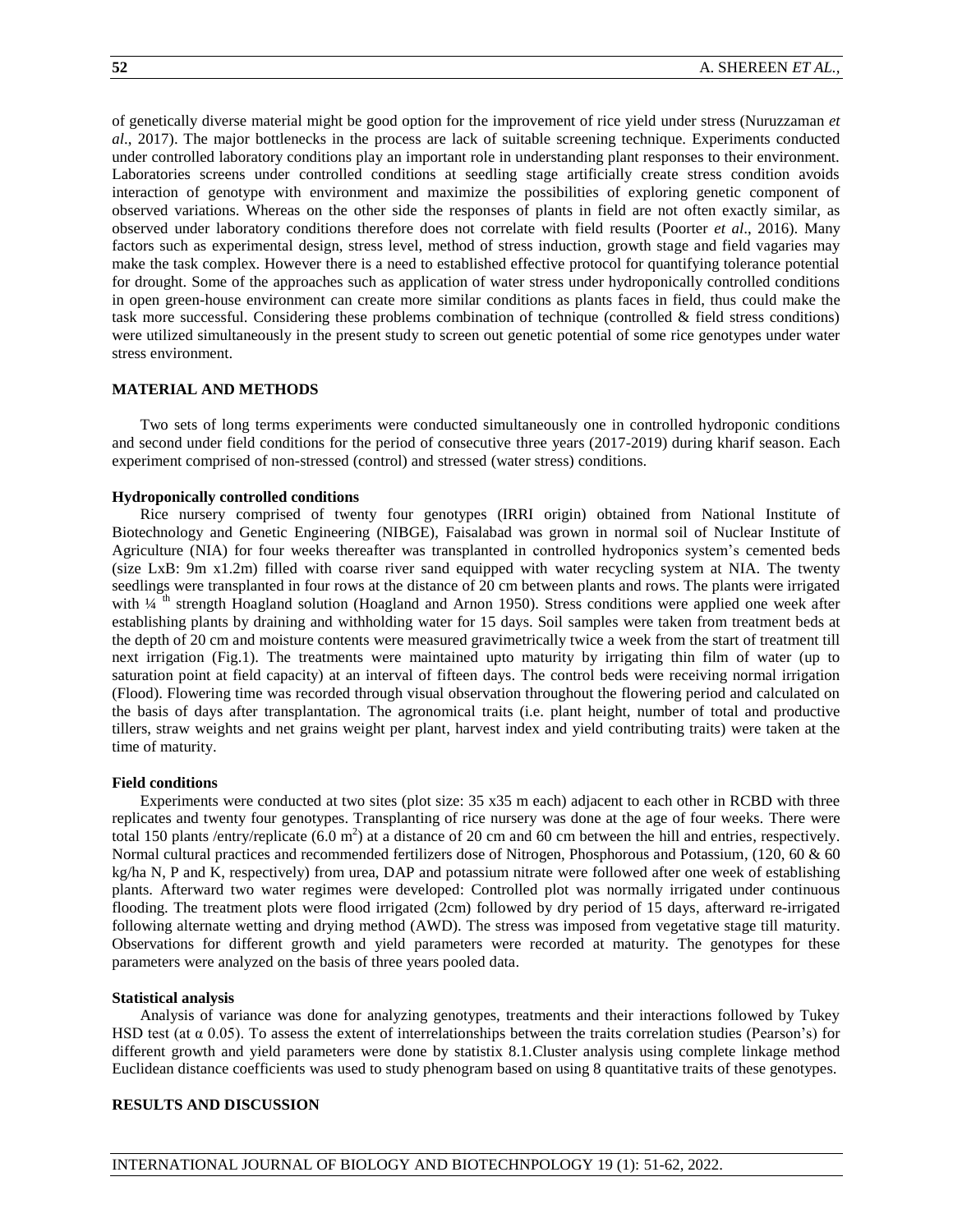#### **Responses of rice genotypes under hydroponically controlled water stress conditions**

The analysis of variance (ANOVA) for growth and yield parameters revealed significant ( $p > 0.001$ ) differences among the rice genotypes, drought treatments, and genotype treatment interaction (Table 1). All growth and yield parameters reduced variably among genotypes under water stress conditions (Table 2 and 3 and Fig.2).

### **Plant height**

The data of plant height has shown overall range from 82.7 cm to 116 cm under water stress with variable reduction in comparison to their respective controls (Table 2). Drought tolerant check (IR04L191) and irrigated check (PSBRC-82) exhibited reduction of 11 and 23% in plant height under water stress conditions. Among the tested genotypes IR83105-B-B-5, Zaoxion- 14 and IR84677-34-1-B exhibited no or little reduction in plant height.

#### **Total and productive tillers**

Tiller bearing capacity of these genotypes under irrigated conditions was in range of 8 to 14 which was reduced to some extent under water stress conditions. Maximum number of tillers was observed in GML-502 followed by, IR83140-B-28-B, and OM-7938. These genotypes were equally good in their productive tiller numbers (Table 2) with comparatively less reduction under water stress.

#### **Straw weight**

These genotypes exhibited varying degree of relative reduction (0-57%) in straw weight under water stress. The drought tolerant check exhibited 12% reduction. Among tested genotypes IR833142-B-60-B produced highest straw weight followed by OMCS-2009, IR83141-B-18-B and GML-502 with reduction of 3, 13, 22 and 9 %, respectively under water stress (Table2).

#### **Flowering responses**

These genotypes under water stress conditions have shown delayed flowering (Table 3 b). The delay in flowering was in the range of 1-11 days. Irrigated check genotypes (PSBRC-82) have shown a delay of 11 days in flowering whereas; drought tolerant check (IR04L191) exhibited no delay in their flowering time under stress conditions. Among the tested genotypes GML-499, 515, IR83141-B-18-B, IR-83142-B-21-B &GML - 498 have shown no delay in their flowering time. Whereas, GML: - 505, 514, IR-84677-34-1-B and Sal-10-  $DT_2$ -DT<sub>1</sub> have shown earlier response of 1 and 6 days respectively (Table 3 b).

Table 1. Analysis of variance (ANOVA) across the genotypes, treatments, and their interaction for the morphological parameters, yield and yield components of rice genotypes under water stress. HP data  $Sov$  Genotypes (G) Treatment (T) G x T Error CV % d.f.  $23 \t\t 1 \t\t 23 \t 94$ Plant height  $\begin{array}{|c|c|c|c|c|c|c|c|} \hline \end{array}$  425.38\*\* | 9817.51\*\* | 87.26\*\* | 8.5 | 2.7 Tillers number 20.74\*\* 294.69\*\* 15.46\*\* 2.0 10.8 Panicles number 24.48\*\* 1377\*\* 12.73\*\* 1.5 10.5 Panicles length | 14.98<sup>\*\*</sup> | 273.08<sup>\*\*</sup> | 9.28<sup>\*\*</sup> | 3.2 | 7.3 Spikelet number  $\begin{array}{|l|l|} 4.58** & 54.14** & 2.38** & 1.2 & 12.7 \end{array}$ Grain weight  $\begin{array}{|l|c|c|c|c|c|c|c|} \hline \end{array}$  155.4 \*\*  $\begin{array}{|l|c|c|c|c|c|} \hline 3864.69^{**} & 56.07^{**} & 6.1 & 14.2 \\ \hline \end{array}$ 100 grain weight  $\begin{array}{|c|c|c|c|c|c|c|c|} \hline 0.08^{**} & 0.08^{**} & 0.0 & 3.0 \\ \hline \end{array}$ straw weight 253.11\*\* 1482.9\*\* 46.03\*\* 10.7 13.1 Harvest Index 0.023\*\* 0.2417\*\* 0.014\*\* 0.003 13.1

Flowering days |  $166.95$  \*\* |  $144$  \*\* |  $17.79$  \*\* |  $2.8$  |  $3.0$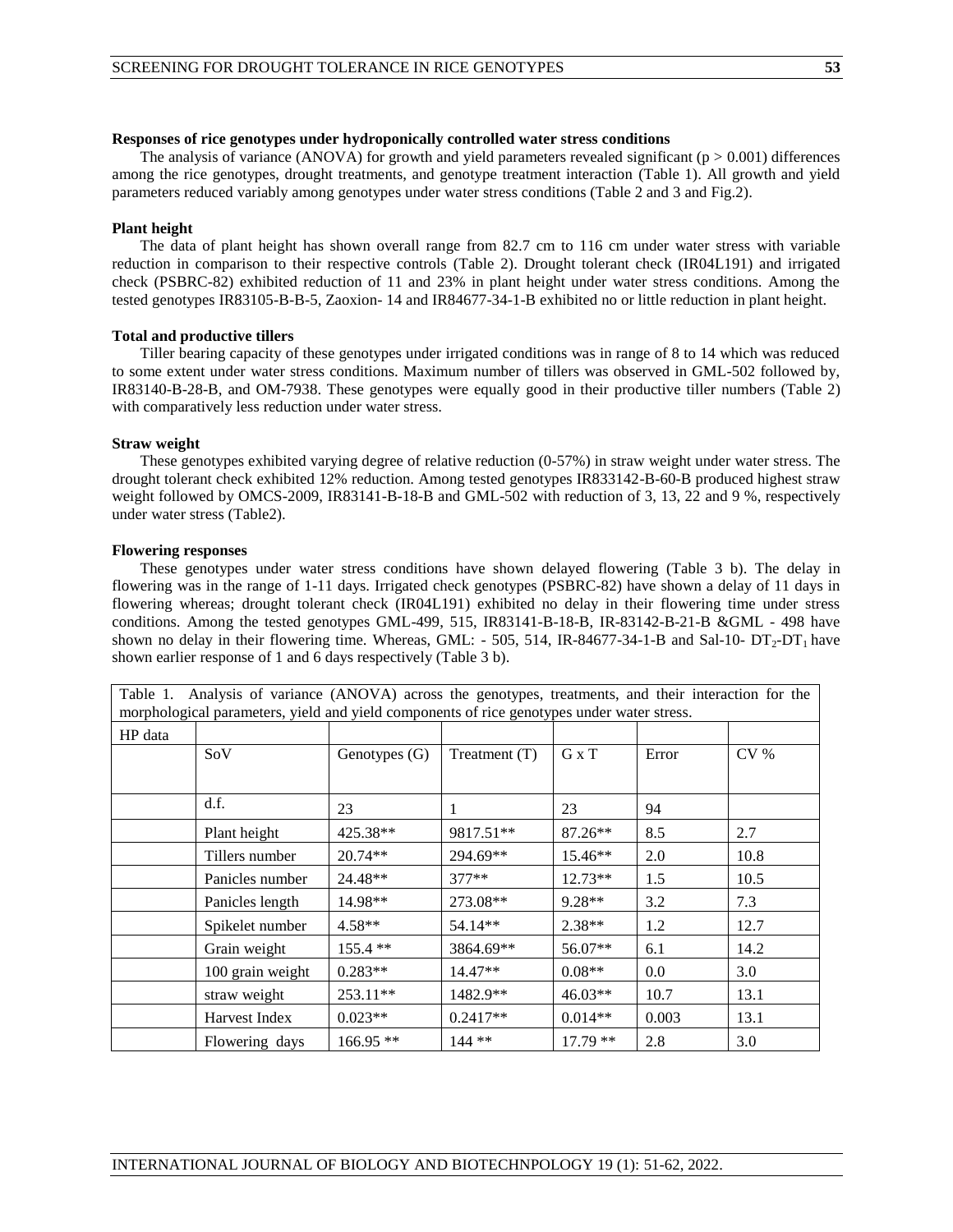| Table 2. Growth performance of rice genotypes under hydroponically controlled water stress conditions. |                     |                 |                |                      |                 |                |              |                 |       |  |  |  |  |
|--------------------------------------------------------------------------------------------------------|---------------------|-----------------|----------------|----------------------|-----------------|----------------|--------------|-----------------|-------|--|--|--|--|
|                                                                                                        | <b>Plant height</b> |                 |                | <b>Tillers/Plant</b> |                 |                | Straw weight |                 |       |  |  |  |  |
| <b>Genotypes</b>                                                                                       | (cm)                |                 | Red %          | (no)                 |                 | Red %          | (g/plant)    |                 | Red % |  |  |  |  |
|                                                                                                        | control             | <b>W.Stress</b> |                | control              | <b>W.Stress</b> |                | control      | <b>W.Stress</b> |       |  |  |  |  |
| <b>BINDESHWARI</b>                                                                                     | 115.7               | 100.7           | 13             | 11.7                 | 11.3            | 3              | 28.8         | 21.6            | 25    |  |  |  |  |
| <b>GML 498</b>                                                                                         | 123.7               | 103.7           | 16             | 22.7                 | 8.3             | 63             | 38.7         | 19.7            | 49    |  |  |  |  |
| <b>GML 499</b>                                                                                         | 110.7               | 92.0            | 17             | 13.0                 | 8.7             | 33             | 15.4         | 12.2            | 21    |  |  |  |  |
| <b>GML 500</b>                                                                                         | 111.7               | 96.0            | 14             | 14.0                 | 9.7             | 31             | 24.9         | 25.2            | $-1$  |  |  |  |  |
| <b>GML 502</b>                                                                                         | 121.3               | 100.0           | 18             | 15.0                 | 16.0            | $-7$           | 30.1         | 27.4            | 9     |  |  |  |  |
| <b>GML 505</b>                                                                                         | 123.3               | 95.0            | 23             | 14.0                 | 12.3            | 12             | 24.8         | 20.1            | 19    |  |  |  |  |
| <b>GML 506</b>                                                                                         | 125.0               | 101.7           | 19             | 10.7                 | 8.7             | 19             | 33.9         | 14.7            | 57    |  |  |  |  |
| GML 512                                                                                                | 109.3               | 94.3            | 14             | 16.0                 | 13.0            | 19             | 25.5         | 23.5            | 8     |  |  |  |  |
| <b>GML 514</b>                                                                                         | 107.3               | 82.7            | 23             | 13.7                 | 13.0            | 5              | 25.7         | 19.5            | 24    |  |  |  |  |
| <b>GML 515</b>                                                                                         | 114.3               | 100.0           | 13             | 16.0                 | 12.3            | 23             | 36.9         | 25.0            | 32    |  |  |  |  |
| HHZ11-Y11-Y3-<br>DT1                                                                                   | 105.3               | 86.7            | 18             | 11.7                 | 9.0             | 23             | 19.5         | 16.1            | 18    |  |  |  |  |
| HHZ5-SAL10-<br>DT2-DT1                                                                                 | 102.0               | 86.3            | 15             | 12.7                 | 9.0             | 29             | 13.3         | 10.4            | 22    |  |  |  |  |
| IR 04L191                                                                                              | 129.7               | 116.0           | 11             | 13.7                 | 11.3            | 17             | 32.7         | 28.6            | 12    |  |  |  |  |
| IR 83105-B-B-5                                                                                         | 107.0               | 107.0           | $\overline{0}$ | 8.3                  | 10.3            | $-24$          | 17.7         | 14.5            | 18    |  |  |  |  |
| IR 83140-B-28-<br>B                                                                                    | 120.3               | 104.3           | 13             | 14.3                 | 14.0            | $\overline{2}$ | 34.5         | 23.8            | 31    |  |  |  |  |
| 83141-B-18-<br>IR<br>$\bf{B}$                                                                          | 112.7               | 111.0           | $\mathbf{1}$   | 16.0                 | 13.0            | 19             | 40.0         | 31.2            | 22    |  |  |  |  |
| 83142-B-20-<br>IR<br>$\, {\bf B}$                                                                      | 110.3               | 92.7            | 16             | 19.0                 | 12.0            | 37             | 27.2         | 24.9            | $8\,$ |  |  |  |  |
| 83142-B-21-<br>IR<br>B                                                                                 | 113.0               | 97.7            | 14             | 13.7                 | 11.7            | 15             | 28.3         | 24.8            | 12    |  |  |  |  |
| 83142-B-60-<br>$\ensuremath{\mathsf{IR}}\xspace$<br>B                                                  | 131.7               | 106.3           | 19             | 13.7                 | 11.7            | 15             | 35.7         | 34.5            | 3     |  |  |  |  |
| IR 84677-34-1-B                                                                                        | 103.3               | 95.7            | $\tau$         | 13.7                 | 13.3            | $\overline{2}$ | 26.9         | 22.2            | 17    |  |  |  |  |
| IRRI<br>123<br>(PSBRc 82)                                                                              | 134.0               | 102.0           | 24             | 14.0                 | 13.3            | 5              | 37.3         | 22.9            | 39    |  |  |  |  |
| OM 7938                                                                                                | 105.0               | 90.7            | 14             | 17.0                 | 13.7            | 20             | 18.0         | 16.9            | 6     |  |  |  |  |
| <b>OMCS 2009</b>                                                                                       | 122.3               | 105.7           | 14             | 17.3                 | 12.3            | 29             | 36.0         | 31.3            | 13    |  |  |  |  |
| ZAOXIAN 14                                                                                             | 94.0                | 88.7            | 6              | 16.7                 | 12.0            | 28             | 25.5         | 12.2            | 52    |  |  |  |  |
| HSD Value (at<br>Alpha $0.05$ ) for<br>Genotypes (G)                                                   | 6.2967              |                 |                | 3.0802               |                 |                | 7.0763       |                 |       |  |  |  |  |
| HSD Value (at<br>Alpha $0.05$ ) for<br>Treatment (T)                                                   | 0.9635              |                 |                | 0.4713               |                 |                | 1.0828       |                 |       |  |  |  |  |
| HSD Value (at<br>Alpha $0.05$ ) for<br>G X T                                                           | 9.7658              |                 |                | 4.7772               |                 |                | 10.975       |                 |       |  |  |  |  |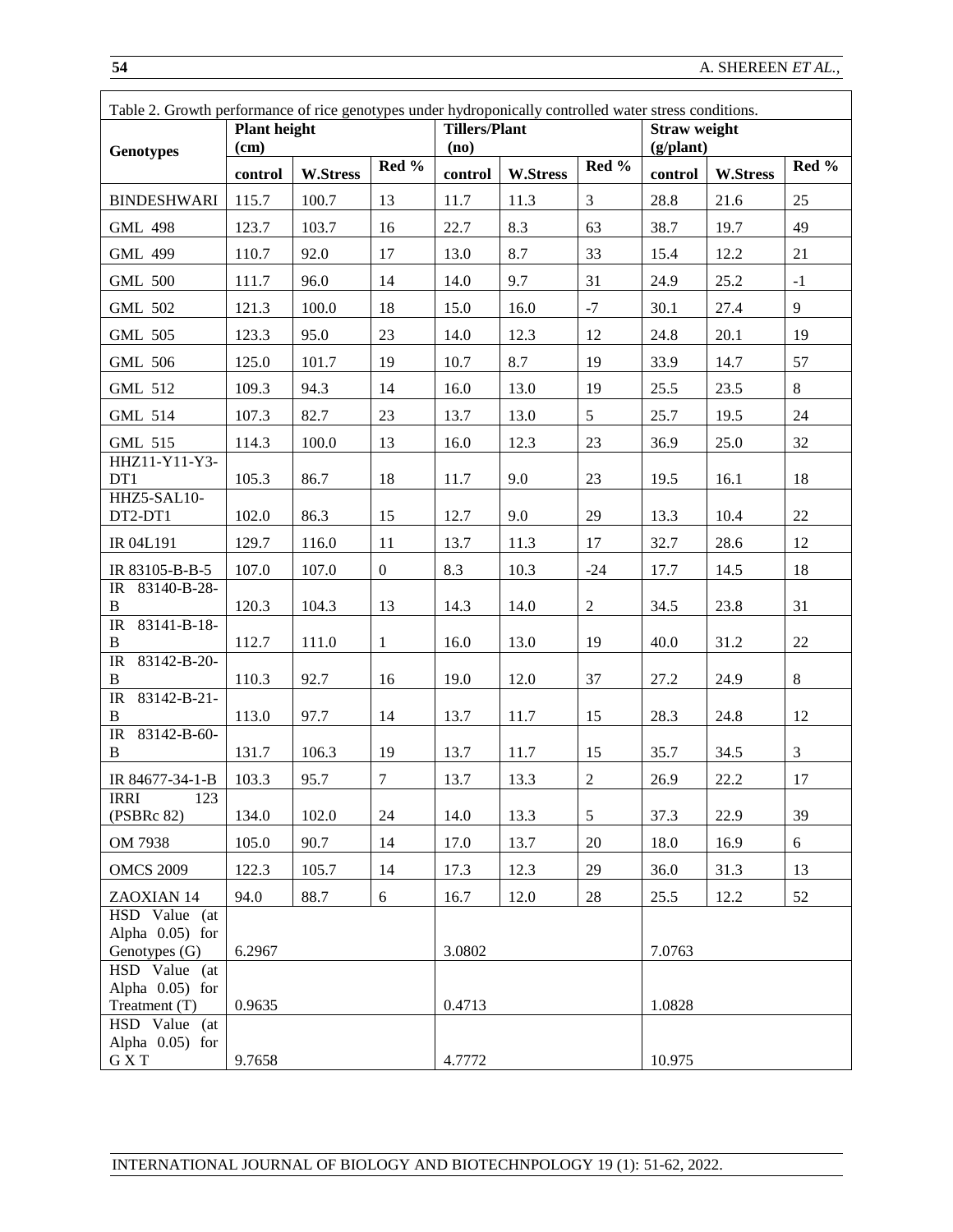| Table 3 a. Effect of water stress on yield components of rice genotypes. |                              |                 |                |                        |                 |         |                          |  |  |  |  |
|--------------------------------------------------------------------------|------------------------------|-----------------|----------------|------------------------|-----------------|---------|--------------------------|--|--|--|--|
| <b>Genotypes</b>                                                         | <b>Panicle/Plant</b><br>(no) |                 |                | Panicle length<br>(cm) |                 | (no)    | <b>Spikelets/Panicle</b> |  |  |  |  |
|                                                                          | control                      | <b>W.Stress</b> | Red %          | control                | <b>W.Stress</b> | control | <b>W.Stress</b>          |  |  |  |  |
| <b>BINDESHWARI</b>                                                       | 12                           | 11              | 11             | 22.4                   | 22.1            | $\,8\,$ | $\overline{7}$           |  |  |  |  |
| <b>GML 498</b>                                                           | 22                           | 8               | 62             | 26.2                   | 23.6            | 9       | $\overline{7}$           |  |  |  |  |
| <b>GML 499</b>                                                           | 13                           | $8\,$           | 38             | 27.0                   | 23.4            | 10      | 9                        |  |  |  |  |
| <b>GML 500</b>                                                           | 11                           | 9               | 18             | 26.3                   | 23.0            | 10      | 9                        |  |  |  |  |
| <b>GML 502</b>                                                           | 14                           | 14              | 5              | 25.8                   | 23.7            | 9       | 8                        |  |  |  |  |
| <b>GML 505</b>                                                           | 14                           | 12              | 12             | 25.9                   | 19.0            | 8       | $8\,$                    |  |  |  |  |
| <b>GML 506</b>                                                           | 9                            | $8\,$           | 14             | 26.4                   | 25.2            | 9       | 7                        |  |  |  |  |
| <b>GML 512</b>                                                           | 15                           | 10              | 31             | 27.2                   | 21.0            | 11      | $\overline{7}$           |  |  |  |  |
| <b>GML 514</b>                                                           | 10                           | 10              | 6              | 27.2                   | 23.7            | 10      | 10                       |  |  |  |  |
| <b>GML 515</b>                                                           | 13                           | 10              | 26             | 25.6                   | 20.6            | 10      | $\tau$                   |  |  |  |  |
| HHZ11-Y11-Y3-DT1                                                         | 11                           | 8               | 26             | 23.7                   | 22.2            | $\,8\,$ | $\overline{7}$           |  |  |  |  |
| HHZ5-SAL10-DT2-<br>DT1                                                   | 13                           | 9               | 26             | 24.5                   | 23.7            | 8       | $\overline{7}$           |  |  |  |  |
| IR 04L191                                                                | 12                           | $8\,$           | 35             | 24.2                   | 22.8            | 10      | 9                        |  |  |  |  |
| IR 83105-B-B-5                                                           | 9                            | $\tau$          | 22             | 24.5                   | 22.1            | $\,8\,$ | $\overline{7}$           |  |  |  |  |
| IR 83140-B-28-B                                                          | 14                           | 14              | $\overline{2}$ | 25.8                   | 23.4            | 8       | 9                        |  |  |  |  |
| IR 83141-B-18-B                                                          | 16                           | 13              | 21             | 26.1                   | 24.4            | 9       | 9                        |  |  |  |  |
| IR 83142-B-20-B                                                          | 12                           | 5               | 61             | 25.2                   | 26.6            | 9       | 8                        |  |  |  |  |
| IR 83142-B-21-B                                                          | 14                           | 12              | 19             | 26.7                   | 21.1            | 8       | $8\,$                    |  |  |  |  |
| IR 83142-B-60-B                                                          | 13                           | 10              | 23             | 27.8                   | 23.8            | 9       | 9                        |  |  |  |  |
| IR 84677-34-1-B                                                          | 14                           | 12              | 15             | 22.8                   | 22.1            | $8\,$   | $\boldsymbol{7}$         |  |  |  |  |
| IRRI 123 (PSBRc 82)                                                      | 12                           | 8               | 38             | 27.2                   | 24.6            | 10      | $\overline{7}$           |  |  |  |  |
| OM 7938                                                                  | 16                           | 14              | 9              | 22.1                   | 20.0            | 8       | $\overline{7}$           |  |  |  |  |
| <b>OMCS 2009</b>                                                         | 15                           | 10              | 36             | 32.4                   | 22.0            | 12      | $\overline{7}$           |  |  |  |  |
| ZAOXIAN 14                                                               | 13                           | 12              | $8\,$          | 26.5                   | 23.9            | 10      | $\overline{9}$           |  |  |  |  |
| HSD Value (at Alpha<br>0.05) for Genotypes<br>(G)                        | 2.6377                       |                 |                | 3.8504                 |                 | 2.3496  |                          |  |  |  |  |
| HSD Value (at Alpha<br>0.05) for Treatment<br>(T)                        | 0.4036                       |                 |                | 0.5892                 |                 | 0.3595  |                          |  |  |  |  |
| HSD Value (at Alpha<br>0.05) for G X T                                   | 4.091                        |                 |                | 5.9717                 |                 | 3.6441  |                          |  |  |  |  |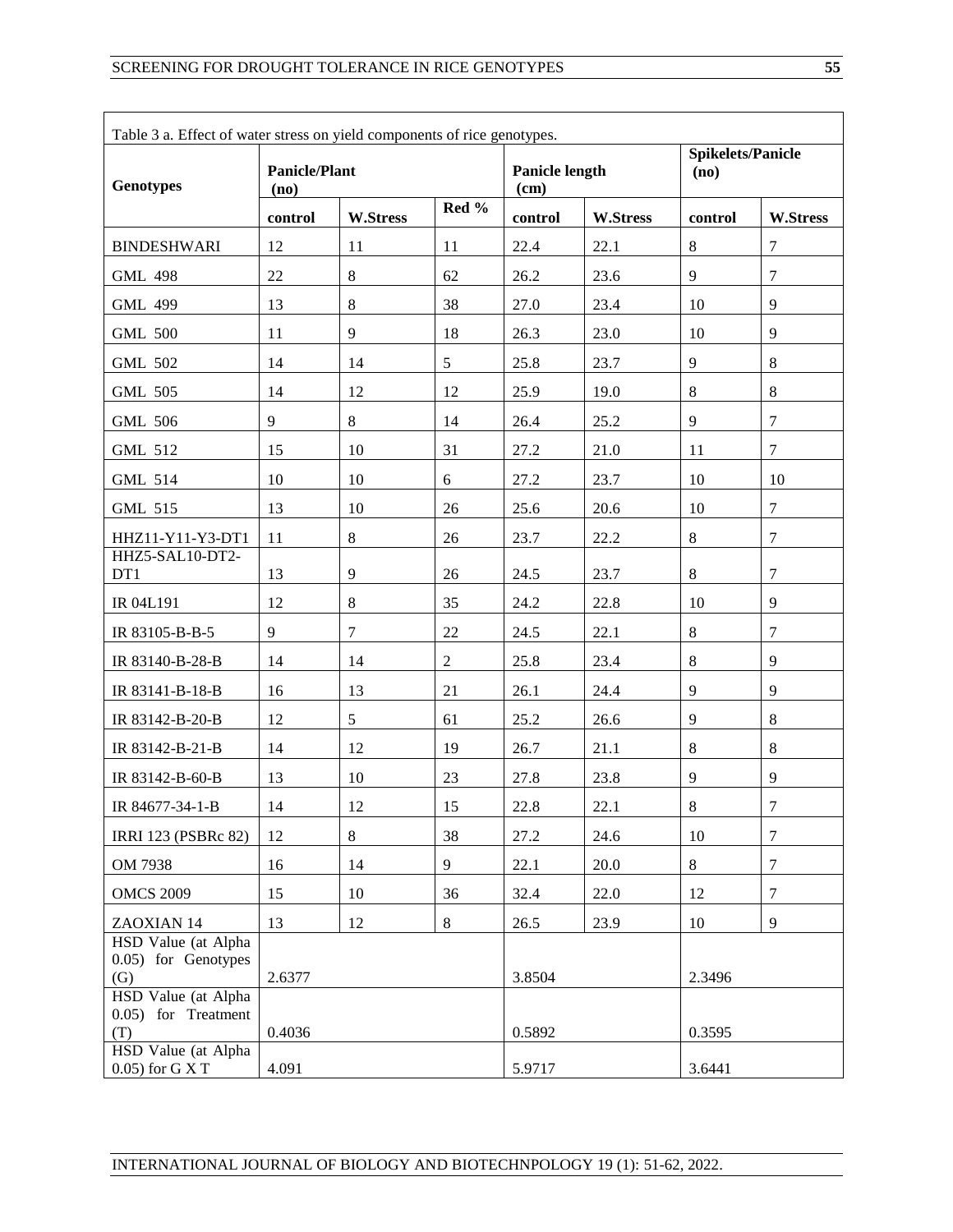| Table 3 b.                                                  |                         | Effect of water stress on yield components of rice genotypes. |                             |          |         |                      |  |  |  |  |  |
|-------------------------------------------------------------|-------------------------|---------------------------------------------------------------|-----------------------------|----------|---------|----------------------|--|--|--|--|--|
| <b>Genotypes</b>                                            | 100 Grain weight<br>(g) |                                                               | <b>Harvest Index</b><br>(%) |          | (no.)   | <b>Flowering DAT</b> |  |  |  |  |  |
|                                                             | control                 | <b>W.Stress</b>                                               | control                     | W.Stress | control | <b>W.Stress</b>      |  |  |  |  |  |
| <b>BINDESHWARI</b>                                          | 2.34                    | 1.76                                                          | 39                          | 36       | 52      | 57                   |  |  |  |  |  |
| <b>GML 498</b>                                              | 2.68                    | 1.83                                                          | 52                          | 40       | 62      | 62                   |  |  |  |  |  |
| <b>GML 499</b>                                              | 2.39                    | 1.97                                                          | 41                          | 39       | 62      | 62                   |  |  |  |  |  |
| <b>GML 500</b>                                              | 2.54                    | 1.81                                                          | 51                          | 40       | 57      | 59                   |  |  |  |  |  |
| <b>GML 502</b>                                              | 2.62                    | 2.14                                                          | 52                          | 41       | 55      | 56                   |  |  |  |  |  |
| <b>GML 505</b>                                              | 2.12                    | 1.52                                                          | 44                          | 35       | 56      | 55                   |  |  |  |  |  |
| <b>GML 506</b>                                              | 2.33                    | 1.60                                                          | 39                          | 16       | 57      | 63                   |  |  |  |  |  |
| <b>GML 512</b>                                              | 2.31                    | 1.43                                                          | 51                          | 35       | 52      | 55                   |  |  |  |  |  |
| <b>GML 514</b>                                              | 2.12                    | 1.52                                                          | 51                          | 43       | 51      | 50                   |  |  |  |  |  |
| <b>GML 515</b>                                              | 2.38                    | 1.57                                                          | 44                          | 38       | 54      | 54                   |  |  |  |  |  |
| HHZ11-Y11-Y3-<br>DT1                                        | 2.25                    | 1.34                                                          | 45                          | 36       | 55      | 62                   |  |  |  |  |  |
| HHZ5-SAL10-<br>DT2-DT1                                      | 2.40                    | 1.66                                                          | 53                          | 35       | 48      | 42                   |  |  |  |  |  |
| IR 04L191                                                   | 2.19                    | 1.79                                                          | 44                          | 30       | 62      | 63                   |  |  |  |  |  |
| IR 83105-B-B-5                                              | 2.37                    | 1.60                                                          | 45                          | 29       | 56      | 58                   |  |  |  |  |  |
| IR 83140-B-28-B                                             | 2.72                    | 2.10                                                          | 42                          | 49       | 56      | 62                   |  |  |  |  |  |
| IR 83141-B-18-B                                             | 2.67                    | 2.00                                                          | 37                          | 40       | 62      | 62                   |  |  |  |  |  |
| IR 83142-B-20-B                                             | 2.71                    | 2.03                                                          | 44                          | 20       | 57      | 62                   |  |  |  |  |  |
| IR 83142-B-21-B                                             | 2.95                    | 2.20                                                          | 46                          | 38       | 55      | 55                   |  |  |  |  |  |
| IR 83142-B-60-B                                             | 2.76                    | 1.98                                                          | 41                          | 23       | 59      | 62                   |  |  |  |  |  |
| IR 84677-34-1-B                                             | 2.45                    | 2.18                                                          | 29                          | 27       | 56      | 55                   |  |  |  |  |  |
| IRRI 123 (PSBRc<br>82)                                      | 2.36                    | 1.78                                                          | 42                          | 33       | 54      | 65                   |  |  |  |  |  |
| OM 7938                                                     | 2.33                    | 2.10                                                          | 54                          | 50       | 48      | 51                   |  |  |  |  |  |
| <b>OMCS 2009</b>                                            | 2.87                    | 1.78                                                          | 39                          | 28       | 55      | 58                   |  |  |  |  |  |
| ZAOXIAN 14                                                  | 2.27                    | 2.21                                                          | 37                          | 50       | 41      | 42                   |  |  |  |  |  |
| HSD Value<br>(at)<br>Alpha $0.05$ )<br>for<br>Genotypes (G) | 0.1373                  |                                                               | 0.1131                      |          | 3.6315  |                      |  |  |  |  |  |
| HSD Value<br>(at)<br>Alpha $0.05$ )<br>for<br>Treatment (T) | 0.021                   |                                                               | 0.0173                      |          | 0.5557  |                      |  |  |  |  |  |
| HSD Value<br>(at)<br>Alpha 0.05) for G<br>X T               | 0.2129                  |                                                               | 0.1754                      |          | 5.6323  |                      |  |  |  |  |  |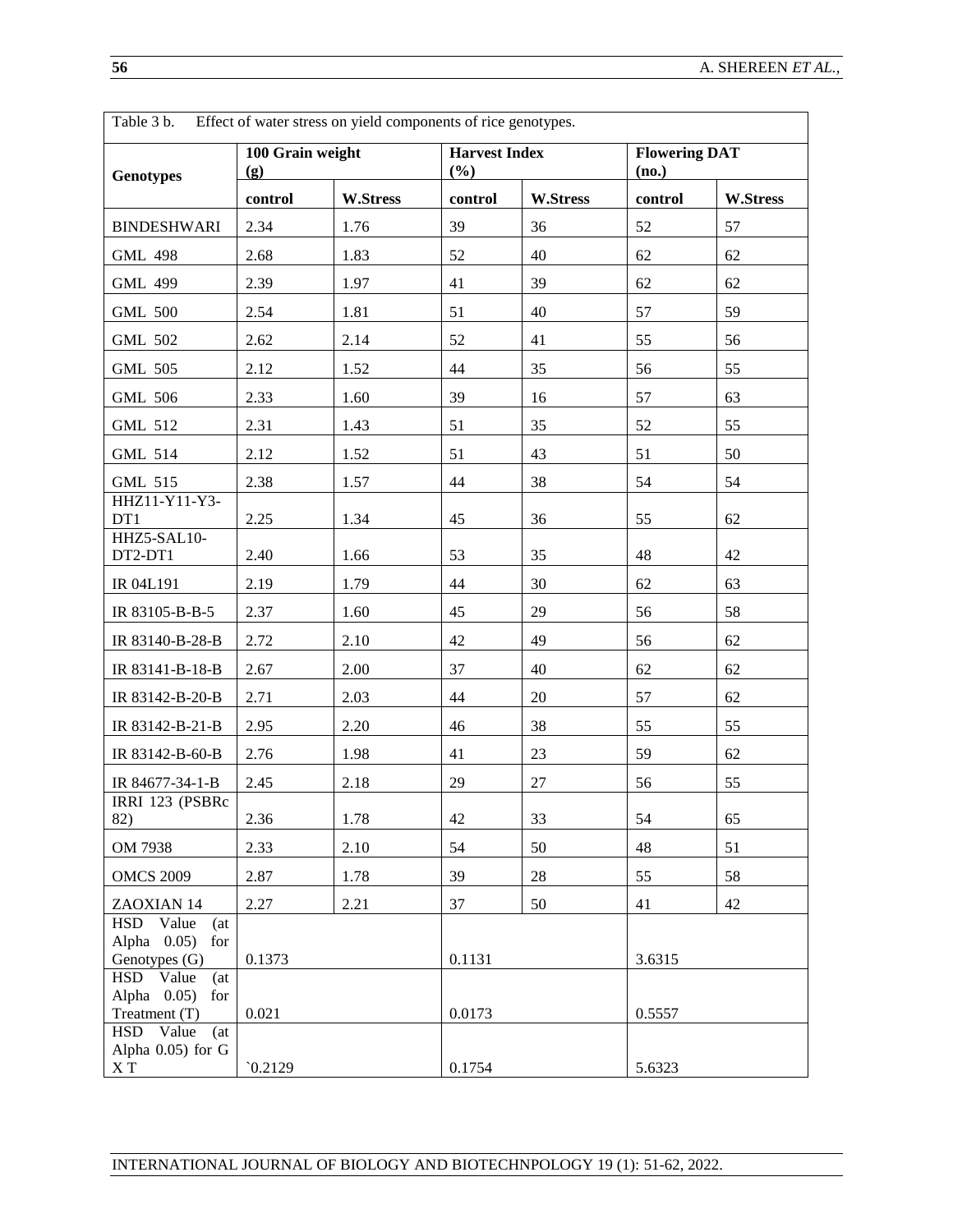#### **Grain weight/Plant**

Overall grain weight productions of these genotypes were in range of 11-41 g/p under irrigated and 3-23g /p under water stress conditions. The genotypes GML- 498, GML- 502, GML- 515 and IR83140-B-28-B were significantly different in their overall grain weight production under irrigated conditions. The drought tolerant check genotype IR 04L191produced 12 g/p and exhibited relative reduction of 52.8% under stress. Whereas, the genotype IR83140-B-28-B was best followed by IR83141-B-18-B, GML-502 and OM 7938 produced comparatively higher grain weights with less relative reduction of 9, 13, 43 &23% respectively under water stress (Fig. 2).

#### **Yield components**

The data of yield components i.e. panicle length, number of spikelet and 100 grain weight have also indicated varying responses under stress (Table 3a). However, overall genotypes comparison has shown that the largest panicle length was attained by GML -512, IR83142-B-60-B and GML-514. Under water stress conditions significant treatment effects were observed on panicle length. Among all genotypes GML-512 exhibited largest panicle length (27.2 cm) with no reduction under stress was followed by IR83142-B-60-B, IR83142- B-20-B, GML-14, IR83141-B-18-B and GML-500. The data of spikelet's number / panicle has shown that GML-514, IR83142-B-60-B, GML-500, D.T check, Zaoxian-14, IR83140-B-28, IR83141-B-18-B and GML-502 were comparatively better in spikelet's number. Under well irrigated conditions the 100 grain weights were varied from 2.1-3.0 g, these weights were reduced under stress conditions in the range of 1.3-2.2 g. The maximum weight (2.2 g) under water stress was observed in genotypes Zaoxian-14, IR-83142- B-21-B and IR-84677-34-1-B. These genotypes have also exhibited comparatively higher values for 100 grain weights under well irrigated conditions (Table 3 b). The values of harvest index (%) of these genotypes under well irrigated conditions were in the range of 29- 54. These values were reduced under water stress conditions in the range of 16- 50. The interactions of genotypes with treatment have shown that ZAOXIAN 14, OM-7938 and IR84140-B-28-B with high harvest index of 50, 50 and 49, respectively (Table 3 b). Correlations coefficient studies for all growth and yield traits have indicated that all traits were positively correlated  $(p < 0.001)$  with grain weight except flowering days (Table 4).

|                          | Grain weight | <b>Tillers</b> | <b>Flowering</b><br>days | Panicleno. | <b>Panicle</b><br>length | <b>Spikelets</b> | 100gwt |
|--------------------------|--------------|----------------|--------------------------|------------|--------------------------|------------------|--------|
| <b>Tillers</b>           | 0.7113       |                |                          |            |                          |                  |        |
|                          | ***          |                |                          |            |                          |                  |        |
| Flowering<br>days        | $-0.0134$    | $-0.1145$      |                          |            |                          |                  |        |
|                          | ns           | ns             |                          |            |                          |                  |        |
| Panicle no.              | 0.7063       | 0.808          | $-0.1723$                |            |                          |                  |        |
|                          | ***          | ***            | ns                       |            |                          |                  |        |
| <b>Panicle</b><br>length | 0.4505       | 0.3664         | 0.0417                   | 0.2271     |                          |                  |        |
|                          | $\ast\ast$   | $\ast$         | ns                       | ns         |                          |                  |        |
| <b>Spikelets</b>         | 0.5477       | 0.455          | $-0.0728$                | 0.3432     | 0.6734                   |                  |        |
|                          | ***          | $***$          | ns                       | $\ast$     | ***                      |                  |        |
| 100gwt                   | 0.6683       | 0.5925         | $-0.0802$                | 0.6416     | 0.6227                   | 0.4946           |        |
|                          | ***          | ***            | ns                       | ***        | ***                      | $***$            |        |
| <b>Harvest</b><br>index  | 0.703        | 0.4266         | $-0.3608$                | 0.5647     | 0.1586                   | 0.383            | 0.4658 |
|                          | ***          | $***$          | $**$                     | ***        | ns                       | $***$            | $**$   |

\*\* = Significant @1% prob., \* = Significant @ 5% probability, ns = Non-significant

### INTERNATIONAL JOURNAL OF BIOLOGY AND BIOTECHNPOLOGY 19 (1): 51-62, 2022.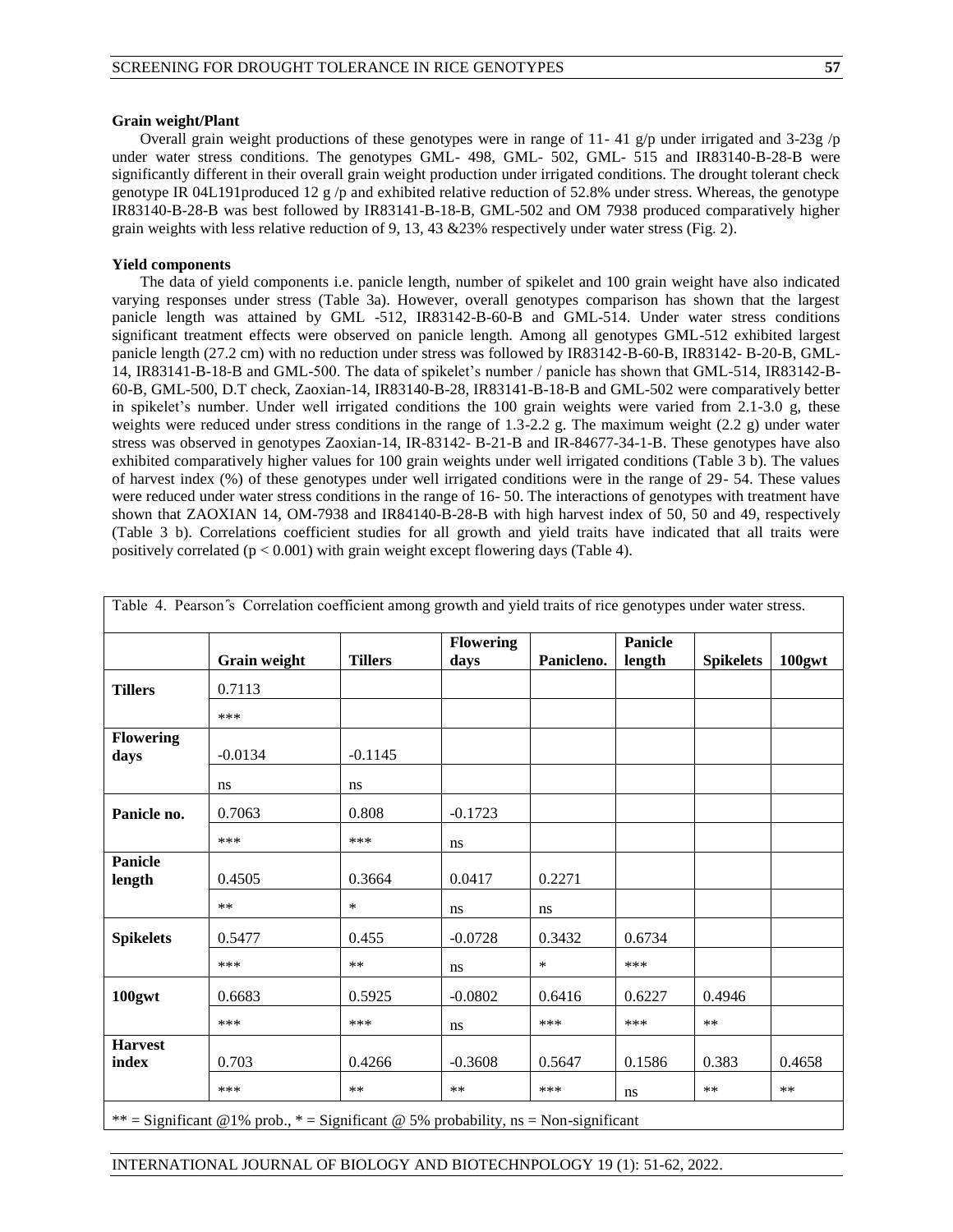

Fig.1. Moisture % during cropping period from June to September.



Fig. 2. Effects of water stress on grain yield  $(g/p)$  in rice genotypes.

## **Responses of rice genotypes under field conditions**

The results 3 years data for growth and yield components were pooled for analysis of variance. The data showed that all rice genotypes and yield traits were significantly affected under water stress (Table 5). There were seven genotypes (GML-500, GML-499, IR 83140-B-28-B, GML-498, IR83142-B-60-B, IR83142-B-20-B and OMCS-2009) produced higher grain weight (24-18g in descending order) than drought tolerant check genotype which produced 17g grain weight per plant under controlled water stress condition. These studies have indicated that these rice genotypes were showing variable responses in different yield contributing traits therefore, grouping of genotypes was done to identify best genotypes possess better yields contributing traits under water stress conditions. The cluster analysis of twenty four genotypes using complete linkage method Euclidean distance formulated six clusters (Fig.3) on the basis of eight yield and yields contributing quantitative traits and their similarity. This cluster analysis revealed that most of the potential genotypes were in cluster 5 and in cluster 4. In cluster 5; there were 7 genotypes exhibited plant height  $\leq 100$ cm, productive tillers  $\leq 17$ , biomass production  $\leq 39$ g, grain weight 17-24g per plant with good harvest index and 100 grain weights. Among these seven genotypes, 3 genotypes (GML -500, GML- 499 and IR 83140-B-28-B) have produced comparatively higher grain weights (24-20g/plant) under water stress. These genotypes were also observed as high yielder under non stress conditions (Table 5). Whereas in cluster 4; four genotypes (IR 83140-B-20-B, IR83142-B-60-B and GML- 498) along with drought tolerant check produced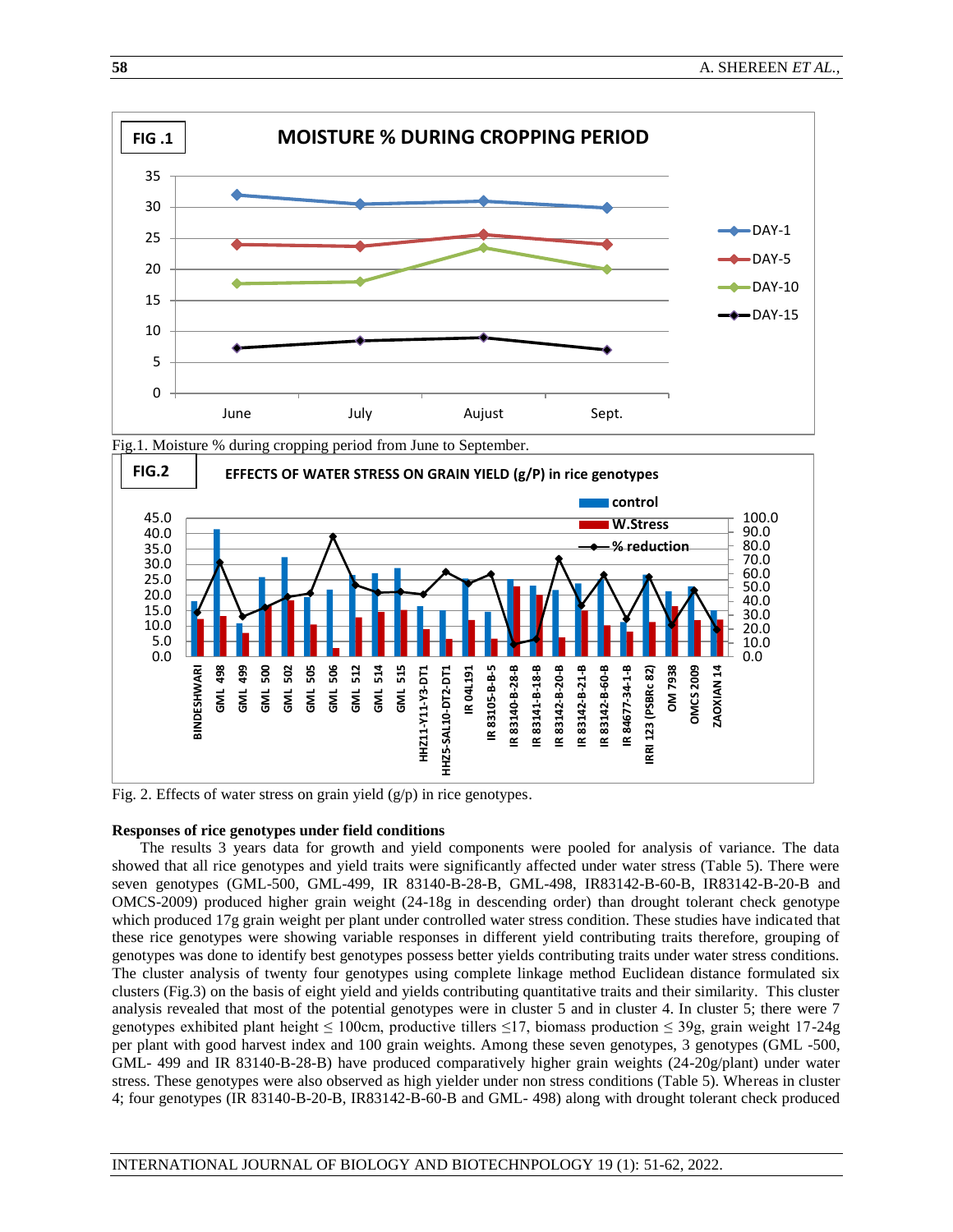18-19g grain weight per plant. In cluster 6; genotype OMCS-2009 was entirely different from rest of the genotypes and formed a separate group with yield of 48 and 18 g/p under non stress and stress condition, respectively.

| Genotypes (G)<br>HSD Value (at Alpha 0.02) for<br>6.201 |             | <b>FI NVIXOVZ</b><br>103,8<br>85.8 | OMCS 2009<br>$\overline{1173}$<br>505 | <b>DIAT7938</b><br>$-82$<br>85.8 | <b>BINDESHWARI</b><br>97.3<br>87.8                                    | GML 515<br>96.1<br>51, | CML <sub>514</sub><br>93.4<br>808 | GML 512<br>08.7<br>81.6 | <b>GML 506</b><br>ိုင<br>$^{++8}$ | GML 505<br>8.ls<br>83.0 | <b>GML 302</b><br>26<br>88.4 | <b>GML 500</b><br>82<br>85.2 | 664 TV9<br>93.6<br><b>S9.1</b> | <b>GML 498</b><br>DI.2<br>83.8 | <b>HEZS ALIO-DTL DTI</b><br>$^{12}$<br>82.6                   | LLO-6X-IIX-IIZHH<br>7.98<br><b>g</b> | IRRI 123 (PSBR. 82)<br><b>04.9</b><br>62.4 | <b>IR 041.191</b><br>š<br>282 | IR 83140 B 28 B<br>EИ<br>ξB               | <b>IR 83141 B 18 B</b><br><b>LCOI</b><br>82.8 | L-02-0-2142-0-1<br>58.1<br>95.0 | IR 83142-B-21-B<br>٩ž<br>88.0 | IK 85142-B-60-B<br>ns3<br>17/6 | IR 83105-B-B-5<br>93.2<br>84.6 | IR 84677-34-1-B<br>38.8<br>759 | <b>control</b><br>W.Stress | Genotypes<br>(cm/plant) | Plant height          | Table 5. Growth and yield performance of nce genotypes under water stress conditions in field. |
|---------------------------------------------------------|-------------|------------------------------------|---------------------------------------|----------------------------------|-----------------------------------------------------------------------|------------------------|-----------------------------------|-------------------------|-----------------------------------|-------------------------|------------------------------|------------------------------|--------------------------------|--------------------------------|---------------------------------------------------------------|--------------------------------------|--------------------------------------------|-------------------------------|-------------------------------------------|-----------------------------------------------|---------------------------------|-------------------------------|--------------------------------|--------------------------------|--------------------------------|----------------------------|-------------------------|-----------------------|------------------------------------------------------------------------------------------------|
| 0.5267                                                  | 3.4421      |                                    | ន ន                                   | $\frac{24}{21}$                  |                                                                       | 5                      | 2                                 | B                       | ४                                 | 뵵                       | S                            | 53                           | 52                             |                                | 3 8                                                           | ង ដ                                  |                                            | 5                             | E                                         | 5                                             | E,                              | ă                             | Ę                              | ង ង                            |                                | louthrod                   | (no/plant)              | ProductiveTillers     |                                                                                                |
|                                                         |             | ಡ                                  | ă,                                    | 5F                               |                                                                       | E                      | 5                                 | Ξ                       | 5                                 | Ħ                       | E,                           | 능                            | 5                              | 지도                             |                                                               | 5                                    | ā,                                         | $\overline{z}$                | <b>U</b>                                  | 51                                            | u,                              | Ľ,                            | 5                              | ದ ವ                            |                                | W.Stress                   |                         |                       |                                                                                                |
|                                                         |             |                                    | 70.9                                  | 60S                              | ŧ                                                                     | Ŝ                      | 43.4                              | Ê                       | 35.5                              | 48.0                    | $rac{1}{2}$                  | 41.9                         | 39.8                           | ŧ                              | 47.8                                                          | 37.3                                 | 49.2                                       | š                             | 39.3                                      | 15.4                                          | ₿                               | នី                            | SS/                            | 33.5                           | 36.8                           | control                    |                         |                       |                                                                                                |
| 96SL                                                    | <b>LSLS</b> | ra                                 | Š2                                    | 35.1                             | $\frac{37.2}{21.2}$                                                   | 24.8                   | 30.3                              | $\frac{8}{26}$          | 31.4                              | 38.8                    | S,                           | 28.4                         | 38.8                           | $\frac{37.3}{2}$               | 35.8                                                          | 33.2                                 | 33.9                                       | ويوارد                        | ľΰ                                        | 99%                                           | 3)<br>ما                        | č                             | 93.0                           | 0.96                           | 28.5                           | W.Stress                   | (phlant)                | <b>Straw weight</b>   |                                                                                                |
|                                                         |             | ¢,                                 | 45,8                                  | 27.6                             | 29.9                                                                  | ķκ                     | 35,0                              | š3.4                    | 29.8                              | 35.0                    | 33.6                         | 33.5                         | 37.7                           | 29.8                           | $\frac{33}{900}$                                              |                                      | 43.8                                       | 3g                            | 25.6                                      | 381                                           | $\frac{21.8}{2}$                | 23,5                          | 22                             | 308                            | 22.8                           | control                    |                         |                       |                                                                                                |
| 69110                                                   | 27245       | 176                                | $\overline{180}$                      | 187                              | 10.8                                                                  | 52                     | 14.3                              | 15.7                    | 172                               | 10.2                    | 132                          | 24.2                         | 23.3                           | 195                            | $\frac{162}{172}$                                             |                                      | 187                                        | 173                           | 30.2                                      | 13.5                                          | 18.4                            | E                             | <u>isi</u>                     | 17.1<br>17.8                   |                                | W.Stress                   | (g/plam)                | Grain weight          |                                                                                                |
|                                                         |             |                                    | జ జ                                   |                                  |                                                                       |                        | ₩                                 |                         |                                   |                         |                              |                              | ま                              |                                | $\frac{1}{8}$ $\approx$ $\frac{1}{8}$                         |                                      |                                            |                               | 8 8                                       |                                               |                                 | 3 8 5                         |                                |                                |                                | 틸                          |                         |                       |                                                                                                |
| 0.6519                                                  | 1.2602      |                                    |                                       |                                  | 의봉의용학왕                                                                |                        |                                   |                         | a.                                |                         | ¥                            |                              |                                |                                |                                                               |                                      | 꽃 용 화[화]화]화] 황 화 희 학[학]횡[축]                |                               |                                           |                                               |                                 |                               |                                |                                |                                | W.Stress                   |                         | <b>Harr est Index</b> |                                                                                                |
|                                                         |             |                                    |                                       |                                  | $\frac{3}{3}$ $\frac{3}{4}$ $\frac{3}{4}$ $\frac{3}{4}$ $\frac{3}{8}$ |                        |                                   | 12                      | 3.                                | 2,0                     | 8                            |                              |                                |                                | $\frac{3}{4} \frac{3}{4} \frac{3}{4} \frac{1}{4} \frac{3}{4}$ |                                      |                                            | ž                             | $\frac{2}{3}$ $\frac{3}{3}$ $\frac{3}{3}$ |                                               |                                 |                               |                                | $\frac{37}{2}$                 |                                | loutinol                   |                         |                       |                                                                                                |
| 0.0205                                                  | 0.1343      |                                    |                                       | 5 1 5                            |                                                                       |                        | $ S  =  S $                       |                         | 5                                 | Ľ,                      |                              | $3$ $3$ $3$ $3$ $3$ $3$ $3$  |                                |                                |                                                               |                                      |                                            | ž                             | $\frac{3 3 3 3 1 2 }{}$                   |                                               |                                 |                               |                                | $\frac{20}{11}$                |                                |                            | ε                       | <b>100 GM</b>         |                                                                                                |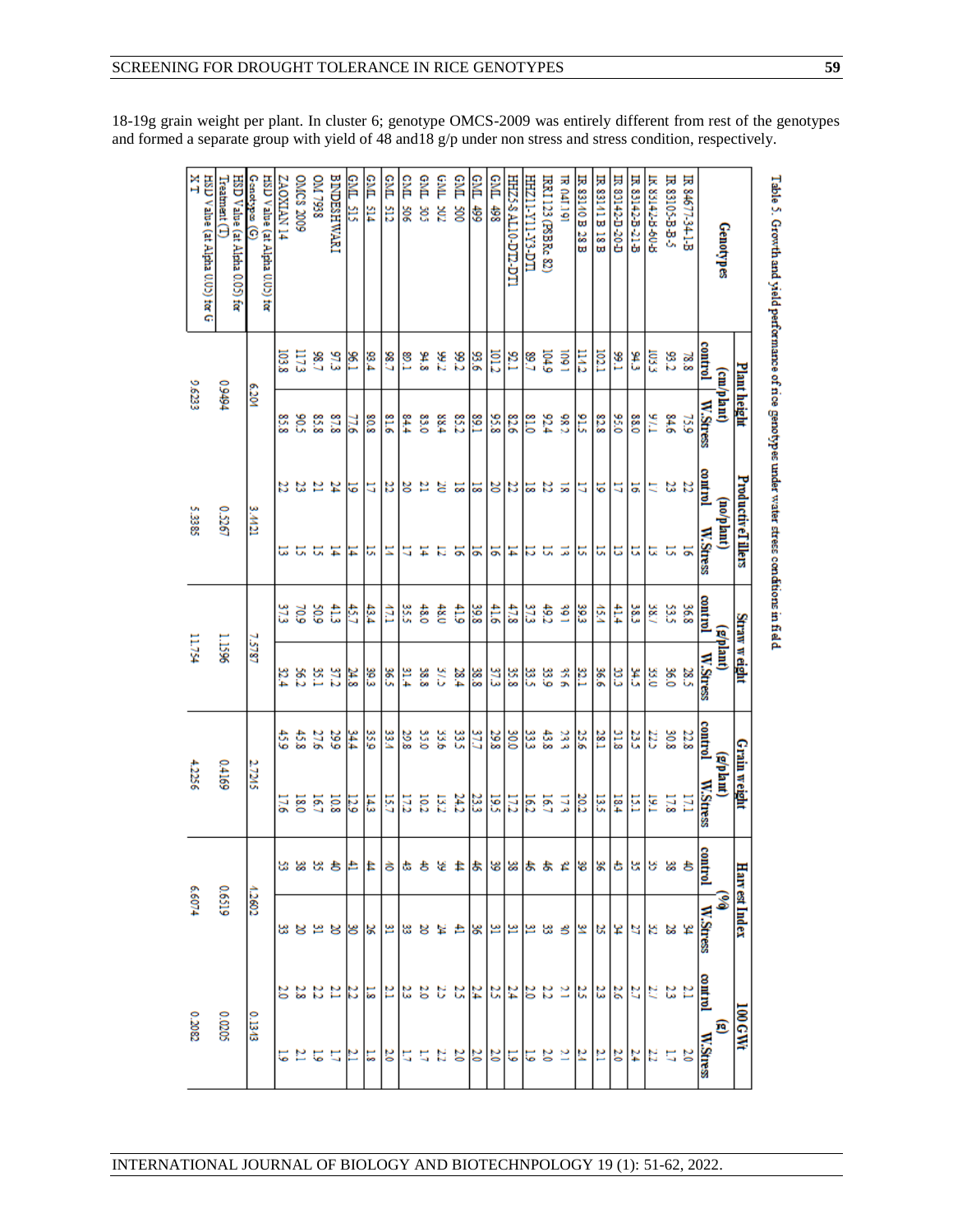

Fig.3.Dendrograms using complete linkage Eucladean distance represents the groups formed by clustering of genotypes and their similarity levels.

#### **Description of Genotypes:**

1. IR 84677-34-1-B, 2. IR 83105-B-B-5, 3. IR 83142-B-60-B, 4. IR 83142-B-21-B, 5. IR 83142-B-20-B, 6. IR 83141-B-18- B, 7. IR 83140-B-28-B, 8. IR 04L191, 9. IRRI 123 (PSBRc 82), 10. HHZ11-Y11-Y3-DT1, 11. HHZ5-SAL10-DT2-DT1, 12. GML 498, 13. GML 499, 14. GML 500, 15. GML 502, 16. GML 505, 17. GML 506, 18. GML 512, 19. GML 514, 20. GML 515, 21. BINDESHWARI, 22. OM 7938, 23. OMCS 2009, 24. ZAOXIAN 14

### **DISCUSSION**

Numbers of short term studies on water stress have been done so far in rice, using multiple methodologies and growth parameters included germination, visual screening on the basis of dead leaves, recovering ability from stress and achieving vigor in growth (Kumar *et al.,* 2015; Swapna *et al*. 2017; Susanto*et al.,* 2019; Salleh *et al.,* 2020; Umego *et al.* 2020). Very little information of screening of rice genotypes on the basis of multiple agronomic traits under continuous water stress conditions up to maturity is available. In the present study we have assessed variability among genotypes potential for drought tolerance in rice using a technique of alternate wetting and drying (AWD) method for different morphological and yield traits up to maturity stage simultaneously under hydroponically controlled and field conditions. Significant differences were observed for most of the traits studied among rice genotypes (Table 1-3) which reflect the potential of exploitable genetic variability. However, these genotypes have shown a general reduction with variable intensity in all growth and yield parameters i.e., plant height, productive tillers, and biomass production. Among 24 tested genotypes the IR83140-B-28-B followed by IR83141-B-18-B, , GML- 499 and GML-500 were observed comparatively better in most of the traits studied along with less relative reduction in yield under water stress (Fig.3 & Fig.2). There may be many causes of reduction in growth under water stress conditions. Water stress exerts multidimensional effects on rice growth depends on stages of growth, flowering, panicle formation and grain filling stage (Kim *et al*., 2020; Iqbal *et al*., 2020) through alterations in man yphysio-biochemical process, including water stress induced deficiency in mineral nutrition and reduced metabolic activity (Singh *et al*., 2018; Dien *et al*., 2019), reduce canopy photosynthesis, gas exchange rate, enzyme activities (Swapna *et al*., 2017; Fahad *et al*., 2017; Hassan *et al*.. 2020), conversion of assimilates to biomass and assimilates partitioning to grains (Lone *et al*., 2019; Rasheed *et al*., 2020; Sahoo *et al*., 2020; Ahmad *et al*., 2020).This ultimately results in reduction in number of productive tillers, leaf growth, biomass and yield (Pervin *et al.,* 2017; Sahebi *et al.,* 2018).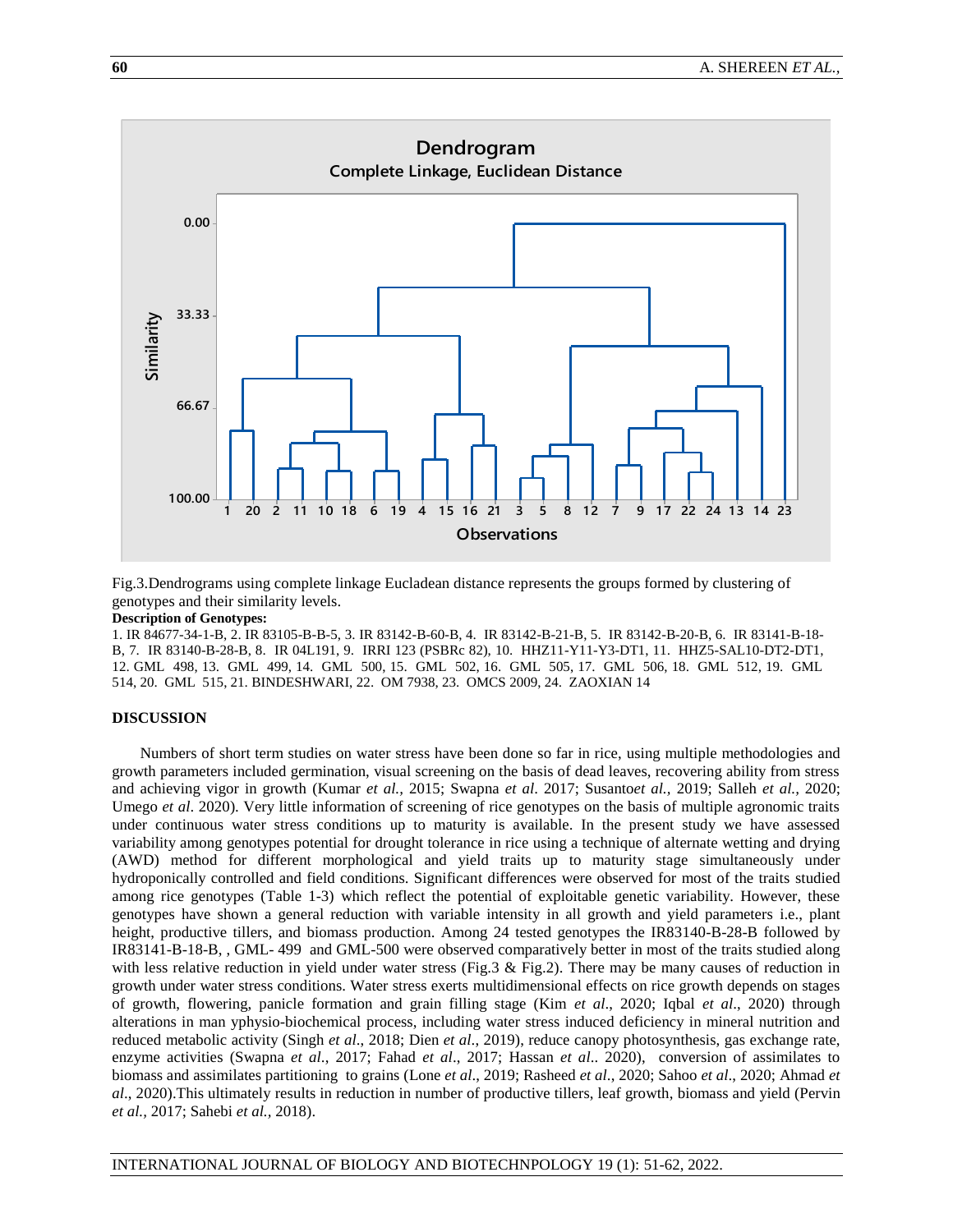In the present study correlation of different yield components with yield indicated direct significant relationship. Tiller ingability and high value of harvest index determine grain yield as these two traits were highly correlated in this study (Table 4),which indicates higher mobilization of assimilates to the grains from vegetative part of the plant under drought (Sahoo *et al.,* 2020). Lone *et al*. (2019) and Salleh *et al*. (2020) are of the view that these component traits are useful for plant breeders if they are easily measured and having greater genetic variability and high heritability.

Delay in flowering under drought stress is considered another important trait to predict genotypic potential. Drought stress enhances the transformation from vegetative to reproductive phase. It is reported that susceptible plant flowers early while tolerant plants maintains their time of flowering near to normal (Singh *et al*., 2018). In the present study some genotypes exhibited early flowering under stress earlier than control showing their early completion of life cycle by opting escape mechanism whereas, other maintaining their period by adaptation as was observed in drought tolerant check, IR 83141-B-18-B andGML-499 (Table 3b). There are reports indicate the nonflooded and saturated conditions increased flowering-time, canopy temperature, heat-induced sterility and low yield. (Ahmad *et al*., 2020; Tsujimoto *et al*., 202). However, in our study no significant correlation was observed for this trait (Table 4). Zou *et al*. (2007) have reported negative relationship of flowering days with yield.

#### **Conclusions**

Three genotypes (GML -500, GML- 499 and IR 83140-B-28-B) have produced higher grain weight (24- 20g/plant) along with less relative reduction under water stress. These genotypes were also observed as high yielder under non stress conditions. These genotypes may be used in breeding program for developing drought tolerant rice genotypes as well as for adoption in water scarce areas.

## **REFERENCES**

- Ahmadikhah, A. and A. Marufinia (2016). Effect of reduced plant height on drought tolerance in rice. *3 Biotech* 6:221.DOI 10.1007/s13205-016-0542-3
- Ahmad, M.S., B.R. Wu, H.Q. Wang and D.M. Kang (2020). Field screening of rice germplasm (*Oryza sativa* L. ssp. *japonica*) based on days to flowering for drought escape. *Plants*, 9 (5): 609. <https://doi.org/10.3390/plants9050609>
- Dar, M. H., S. A. Waza , S. Shukla , N. W. Zaidi, S. Nayak, M. Hossain, A. Kumar, A. M. Ismail and U. S. Singh(2020. Drought Tolerant Rice for Ensuring Food Security in Eastern India. *Sustainability,* 12, 2214; doi:10.3390/su12062214
- Dien, D.C., T. Mochizuki and T .Yamakawa (2019). Effect of various drought stresses and subsequent recovery on proline, total soluble sugar and starch metabolisms in rice (*Oryza sativa* L.) varieties. *Plant Production Science* 22:530-545.
- Fahad,S., A.A. Bajwa, U. Nazir, S.A. Anjum, A. Farooq, A. Zohaib and M. Z. Ihsan (2017). Crop production under drought and heat stress: Plant responses and management options. *Frontiers in Plant Sciences* 8:1147[.https://doi.org/10.3389/fpls.2017.01147](https://doi.org/10.3389/fpls.2017.01147)
- Hassan, M.U., A. Muhammad, U.C. Muhammad, H. Tang, S. Babar, B. Lorenzo, N. Muhammad, R. Adnan, A. Aniqa, L. Ying and G. Huang (2020). The critical role of zinc in plants facing the drought stress*. Agriculture* 10:396.https://doi.org/10.3390/agriculture10090396
- Hoagland, D.R. and D. I. Arnon (1950). The water culture method for growing plants without soils. Berkeley: *Calif. Agri. Exptl. Station*, p.347.
- Iqbal, M.S., K. A. Singh and M.I Ansari (2020). Effect of drought stress on crop production. *New Frontiers in Stress Management for Durable Agricultur,e* pp 35-47.
- Kim, S.L, N. Kim, H. Lee, E. Lee, K.S Cheon, M. Kim and K.H. Kim (2020). High-throughput phenotyping platform for analyzing drought tolerance in rice. *Planta,* 252:38.<https://doi.org/10.1007/s00425-020-03436-9>
- Kumar, S., S.K. Dwived, A.A. Haris, V. Prakash, S. Mondal and S.K. Singh (2015). Screening and identification of rice genotypes for drought tolerance at reproductive stage under rain fed lowland condition *Journal of Agri Search,* 2(2): 105-111
- Lone, A.A., S. H. Jumaa, C. Wijewardana, S. Taduri, E. D. Redona and K. R. Reddy (2019). Drought stress tolerance screening of elite American breeding rice genotypes using low-cost pre-fabricated mini-hoop modules*. Agronomy*, 9: 199; doi:10.3390/agronomy9040199
- Nuruzzaman, M., L. Hassan, S.N. Begum and M.M. Huda (2017). Molecular characterization and genetic diversity of nerica mutant rice lines using SSR marker. *International Journal of Experimental Agriculture*, 7(1): 9-21